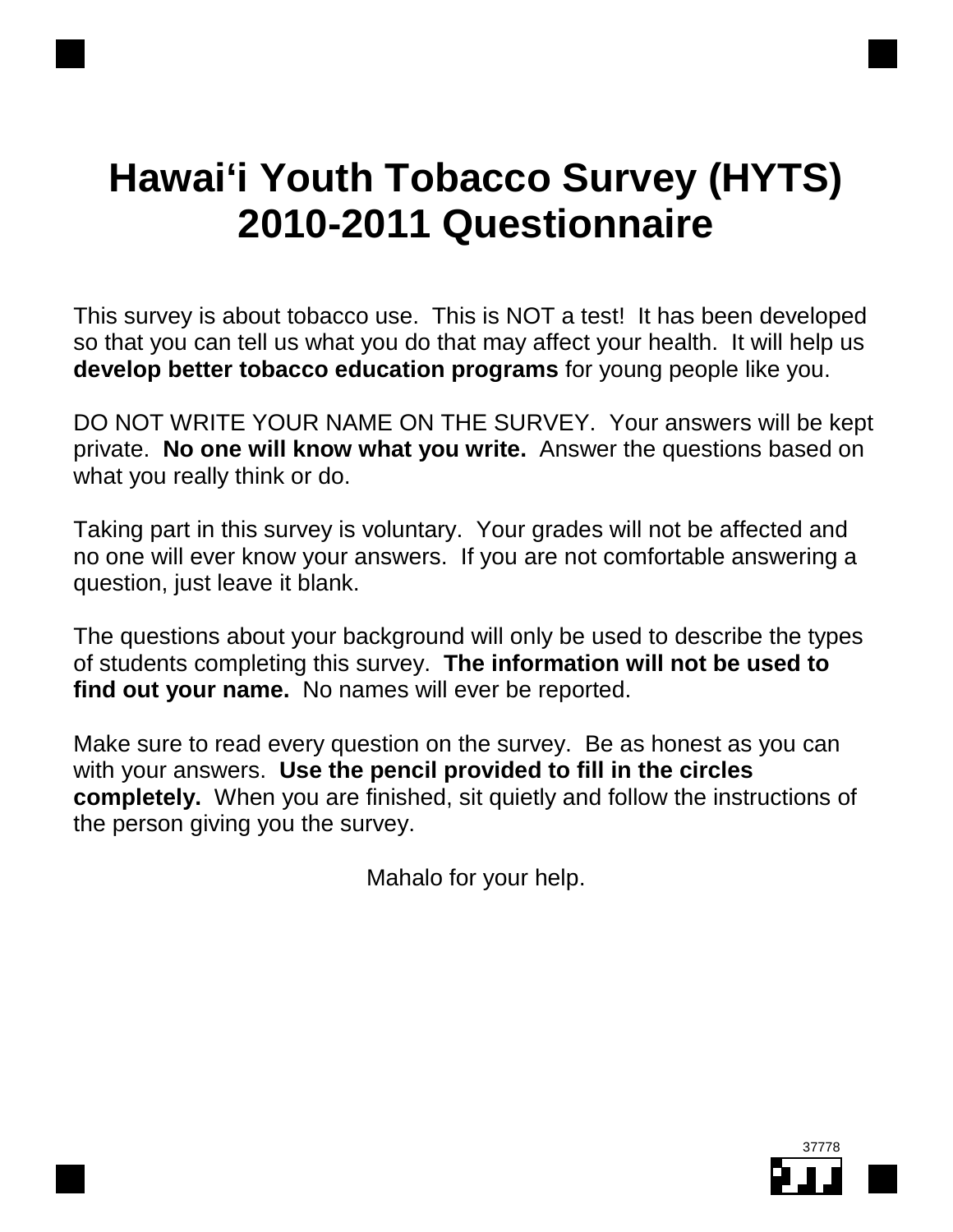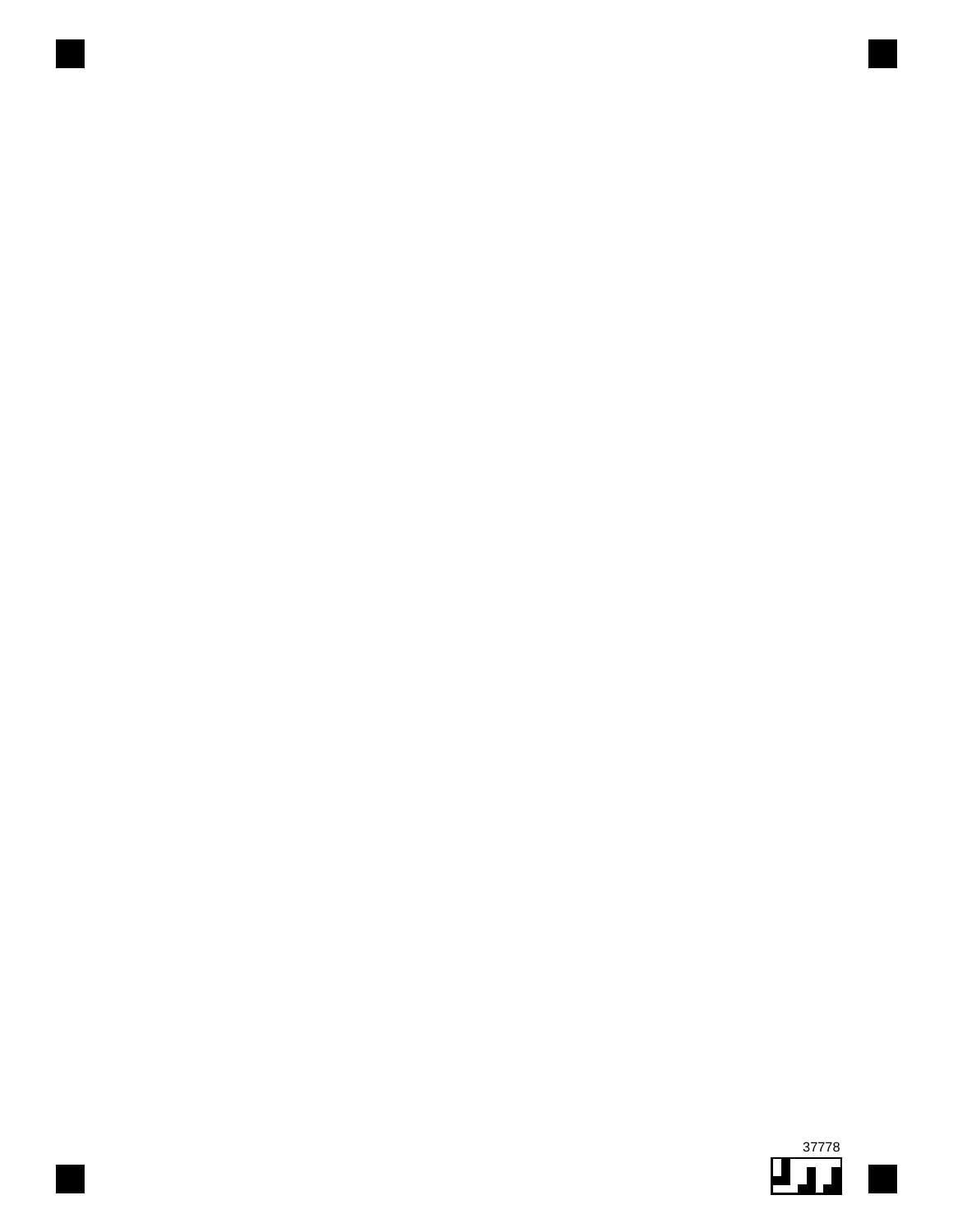# **THE FIRST QUESTIONS ASK FOR SOME BACKGROUND INFORMATION ABOUT YOU.**

### **1. How old are you?**

- 11 years old or younger
- 12 years old
- 13 years old
- 14 years old
- 15 years old
- 16 years old
- 17 years old
- 18 years old or older

# **2. What is your gender?**

- O Female
- O Male

# **3. What grade are you in?**

- O 6th
- O 7th
- $O$  8th
- $O$  9th
- 10th
- O 11th
- $O$  12th
- Ungraded or other grade

#### **4. How do you describe yourself? (YOU CAN CHOOSE ONE ANSWER OR MORE THAN ONE)**

- American Indian or Alaskan Native
- O Asian
- Black or African American
- O Hispanic or Latino
- O Native Hawaiian or Other Pacific Islander
- White

## **5. Which one of these groups BEST describes you? (CHOOSE ONLY ONE ANSWER)**

- American Indian or Alaskan Native
- O Asian
- O Black or African American
- Hispanic or Latino
- O Native Hawaiian or Other Pacific Islander
- White

# **THE NEXT QUESTIONS ARE SPECIFIC TO HAWAI'I.**

## **6. How do you describe yourself? (YOU CAN CHOOSE ONE ANSWER OR MORE THAN ONE)**

- O Black or African American
- Caucasian/White
- O Chinese
- Filipino
- Hawaiian/Part Hawaiian
- O Japanese
- O Pacific Islander
- O Other

## **7. Which one of these groups BEST describes you? (CHOOSE ONLY ONE ANSWER)**

- Black or African American
- Caucasian/White
- O Chinese
- Filipino
- Hawaiian/Part Hawaiian
- O Japanese
- O Pacific Islander
- O Other

## **8. What language do you speak mainly at home? (CHOOSE ONLY ONE ANSWER)**

- English
- Chinese (any dialect)
- O Japanese
- Hawaiian
- O Ilocano or Tagalog
- O Spanish
- O Other

## **9. Which answer BEST describes where you were born?**

- O I was born in Hawai'i
- O I was born in the United States outside of Hawai'i
- O I was born in another country
- O I don't know

#### **10. Which answer BEST describes where your mother was born?**

- My mother was born in Hawai'i
- My mother was born in the United States outside of Hawai'i
- My mother was born in another country
- O I don't know

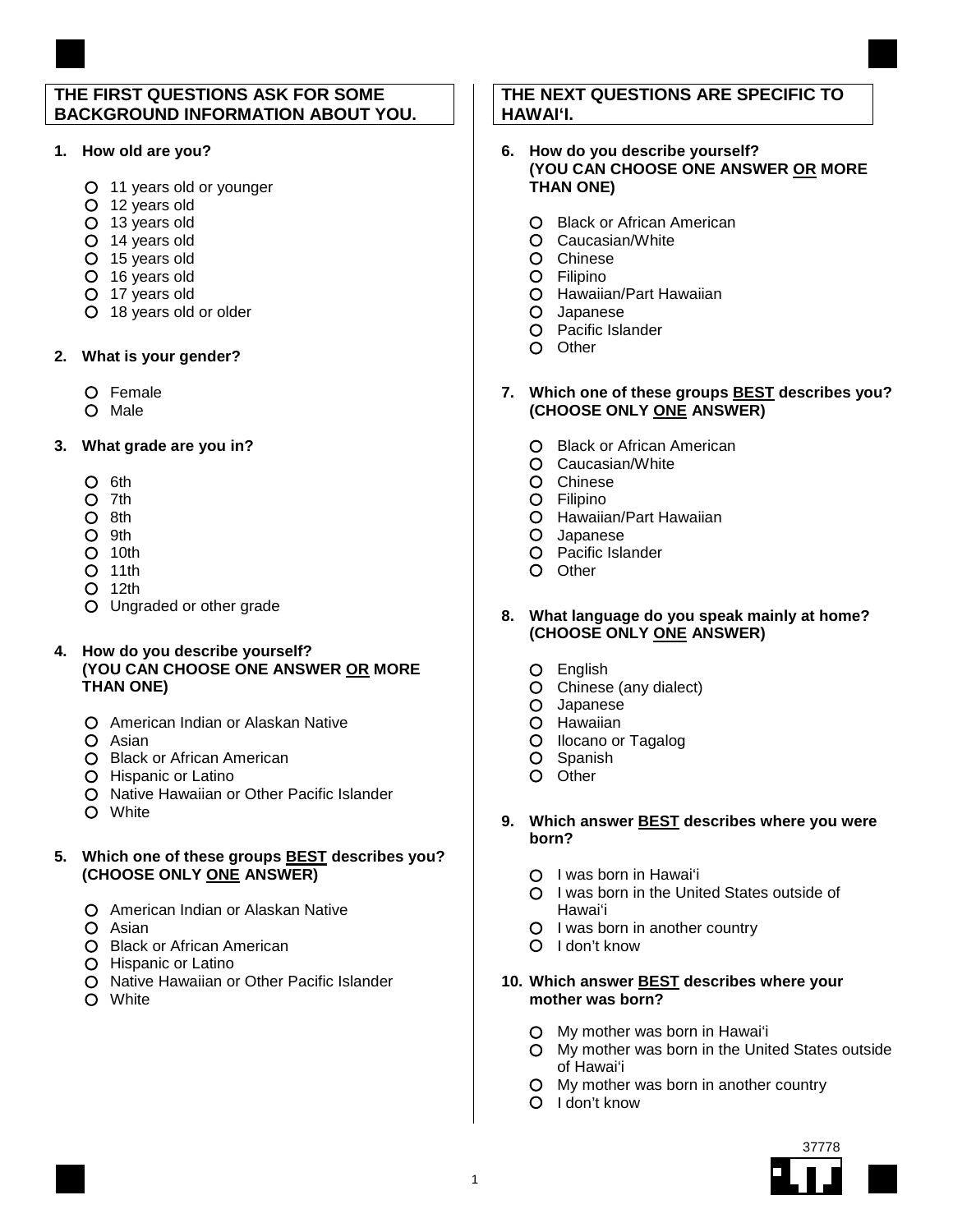

- **11. Which answer BEST describes where your father was born?** 
	- My father was born in Hawai'i
	- My father was born in the United States outside of Hawai'i
	- My father was born in another country
	- O I don't know
- **12. During the last 4 weeks, about how much money did you have each week to spend any way you want to?** 
	- O None
	- Less than \$1
	- \$1 to \$5
	- \$6 to \$10
	- \$11 to \$20
	- \$21 to \$50
	- More than \$50

# **THE NEXT GROUP OF QUESTIONS ASKS ABOUT TOBACCO USE.**

## **Cigarette Smoking**

- **13. Have you ever tried cigarette smoking, even one or two puffs?** 
	- O Yes
	- $O$  No
- **14. How old were you when you smoked a whole cigarette for the first time?** 
	- O I have never smoked a whole cigarette
	- 8 years old or younger
	- 9 or 10 years old
	- 11 or 12 years old
	- 13 or 14 years old
	- 15 or 16 years old
	- 17 years old or older
- **15. About how many cigarettes have you smoked in your entire life?** 
	- O None
	- 1 or more puffs but never a whole cigarette
	- O 1 cigarette
	- 2 to 5 cigarettes
	- $\circ$  6 to 15 cigarettes (about  $\frac{1}{2}$  a pack total)
	- 16 to 25 cigarettes (about 1 pack total)
	- 26 to 99 cigarettes (more than 1 pack but less than 5 packs)
	- 100 or more cigarettes (5 or more packs)
- **16. During the past 30 days, on how many days did you smoke cigarettes?** 
	- 0 days
	- O 1 or 2 days
	- 3 to 5 days
	- 6 to 9 days
	- 10 to 19 days
	- 20 to 29 days
	- All 30 days
- **17. During the past 30 days, on the days you smoked, how many cigarettes did you smoke per day?** 
	- O I did not smoke cigarettes during the past 30 days
	- Less than 1 cigarette per day
	- 1 cigarette per day
	- 2 to 5 cigarettes per day
	- 6 to 10 cigarettes per day
	- 11 to 20 cigarettes per day
	- O More than 20 cigarettes per day

#### **18. During the past 30 days, what brand of cigarettes did you usually smoke? (CHOOSE ONLY ONE ANSWER)**

- O I did not smoke cigarettes during the past 30 days
- O I do not have a usual brand
- O Camel
- O Marlboro
- O Newport
- O Virginia Slims
- GPC, Basic, or Doral
- O Some other brand
- **19. Are the cigarettes you usually smoke menthol cigarettes?** 
	- O I do not smoke cigarettes
	- O Yes
	- O No

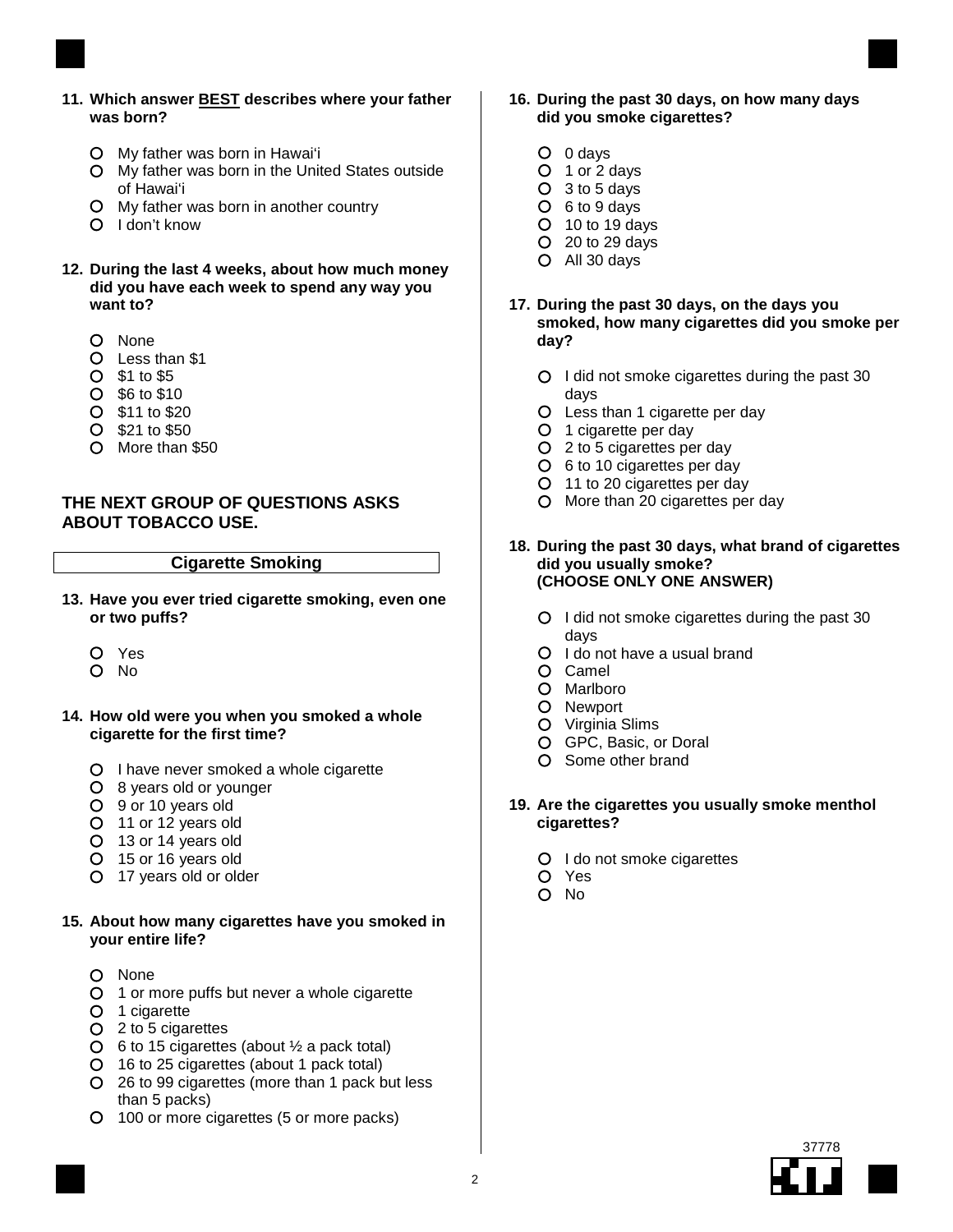#### **20. During the past 30 days, what brand of menthol cigarettes did you usually smoke? (CHOOSE ONLY ONE ANSWER)**

- O I did not smoke cigarettes during the past 30 days
- O I did not smoke menthol cigarettes during the past 30 days
- O I do not have a usual brand
- O Kool
- O Marlboro Menthol
- O Newport or Salem
- Generic Menthol, for example, USA
- O Some other brand

#### **21. During the past 30 days, how did you usually get your own cigarettes? (CHOOSE ONLY ONE ANSWER)**

- O I did not smoke cigarettes during the past 30 days
- O I bought them in a store such as a convenience store, supermarket, discount store, or gas station
- O I bought them from a vending machine
- O I gave someone else money to buy them for me I borrowed (or bummed) them from someone
- else
- A person 18 years old or older gave them to me
- Q I took them from a store or family member
- O I got them some other way

#### **22. During the past 30 days, where did you buy the last pack of cigarettes you bought? (CHOOSE ONLY ONE ANSWER)**

- $O$  I did not buy a pack of cigarettes during the past 30 days
- A gas station
- O A convenience store
- A grocery store
- A drugstore
- O A vending machine
- O I bought them over the Internet
- O Other

#### **23. When you buy cigarettes, do you usually buy them individually, by the pack, or by the carton?**

- O I do not buy cigarettes
- O Individually (loose cigarettes)
- O By the pack
- By the carton

## **24. During the past 30 days, did you buy any cigarettes from a lunch wagon or manapua truck vendor?**

- $O$  I did not buy any cigarettes in the past 30 days
- Yes
- O No
- **25. During the past 30 days, did anyone ever refuse to sell you cigarettes because of your age?** 
	- $O$  I did not try to buy cigarettes in a store during the past 30 days
	- Yes, someone refused to sell me cigarettes because of my age
	- No, no one refused to sell me cigarettes because of my age
- **26. In the area where you live, do you know of any places that sell single or loose cigarettes?** 
	- Yes
	- O No
- **27. During the past 30 days, on how many days did you smoke cigarettes on school property?** 
	- 0 days
	- O 1 or 2 days
	- 3 to 5 days
	- 6 to 9 days
	- $O$  10 to 19 days
	- 20 to 29 days
	- All 30 days

# **28. When was the last time you smoked a cigarette, even one or two puffs?**

- O I have never smoked even one or two puffs
- Earlier today
- O Not today but sometime during the past 7 days
- O Not during the past 7 days but sometime during the past 30 days
- O Not during the past 30 days but sometime during the past 6 months
- O Not during the past 6 months but sometime during the past year
- 1 to 4 years ago
- 5 or more years ago

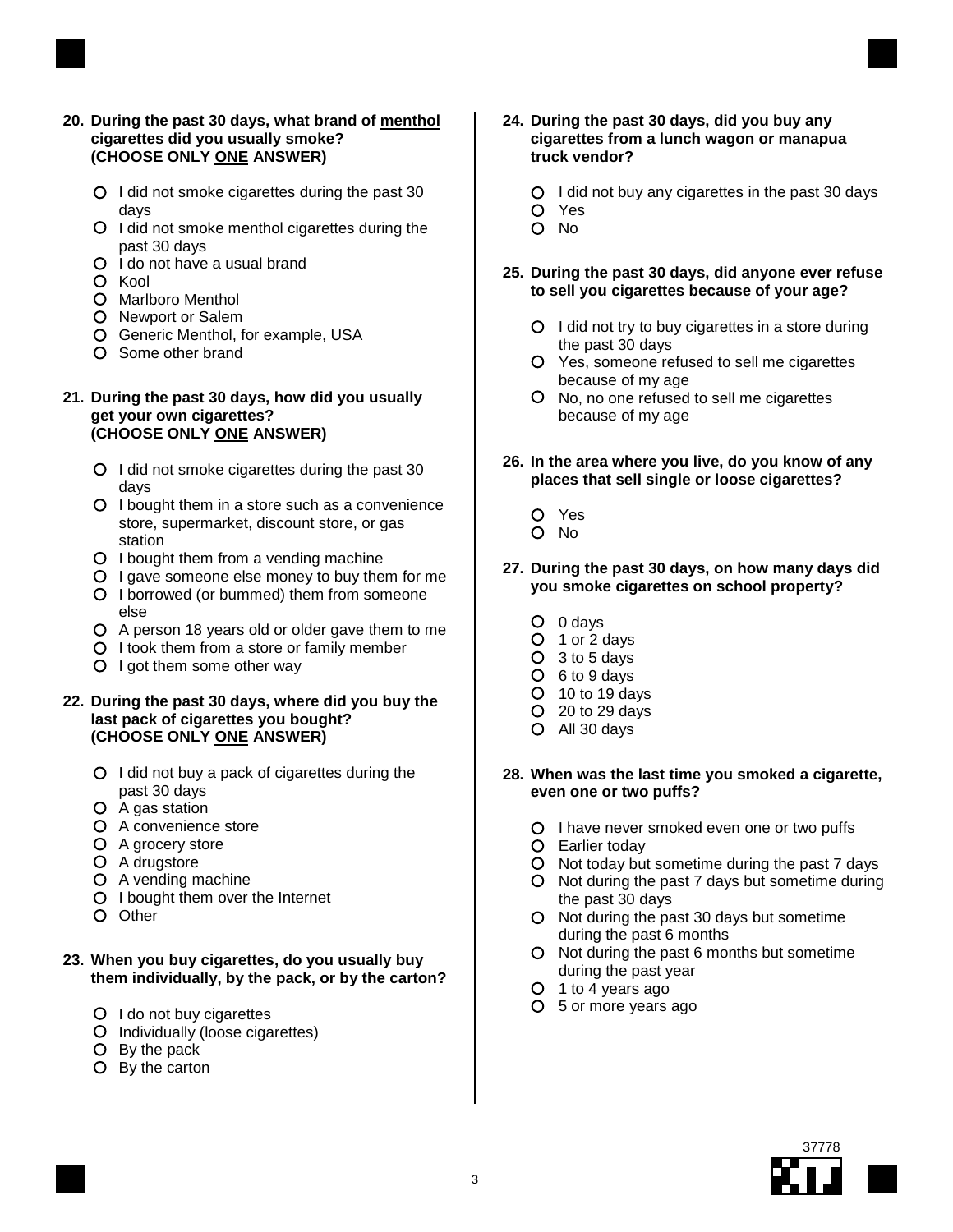## **29. How long can you go without smoking before you feel like you need a cigarette?**

- O I have never smoked cigarettes
- O I do not smoke now
- Less than an hour
- O 1 to 3 hours
- O More than 3 hours but less than a day
- O A whole day
- O Several days
- A week or more

## **30. Do you want to stop smoking cigarettes?**

- O I do not smoke now
- Yes
- O No
- **31. During the past 12 months, did any doctor, dentist, nurse, or other health professional ask you if you smoke?** 
	- Yes
	- O No
	- Don't know / not sure
- **32. During the past 12 months, did any doctor, dentist, nurse, or other health professional advise you not to smoke?** 
	- O Yes
	- O No
	- Don't know / not sure
- **33. During the past 12 months, have you been to a dentist for your teeth?** 
	- O Yes
	- O No
	- Don't know / not sure
- **34. Has a doctor or nurse ever told you that you have asthma?** 
	- O Yes
	- O No
	- O Not sure

# **35. Do you still have asthma?**

- O I have never had asthma
- O Yes
- O No
- O Not sure
- **36. How many times during the past 12 months have you stopped smoking for one day or longer because you were trying to quit smoking?** 
	- O I have not smoked in the past 12 months
	- O I have not tried to quit
	- O 1 time
	- 2 times
	- 3 to 5 times
	- 6 to 9 times
	- 10 or more times

## **37. When you last tried to quit, how long did you stay off cigarettes?**

- O I have never smoked cigarettes
- O I have never tried to quit
- Less than a day
- 1 to 7 days
- More than 7 days but less than 30 days
- 30 days or more but less than 6 months
- 6 months or more but less than a year
- O 1 year or more

# **Smokeless Tobacco: Chewing Tobacco, Snuff, or Dip**

- **38. Have you ever used chewing tobacco, snuff, or dip, such as Redman, Levi Garrett, Beechnut, Skoal, Skoal Bandits, or Copenhagen?** 
	- Yes
	- O No
- **39. During the past 30 days, on how many days did you use chewing tobacco, snuff, or dip?** 
	- 0 days
	- O 1 or 2 days
	- 3 to 5 days
	- 6 to 9 days
	- 10 to 19 days
	- 20 to 29 days All 30 days

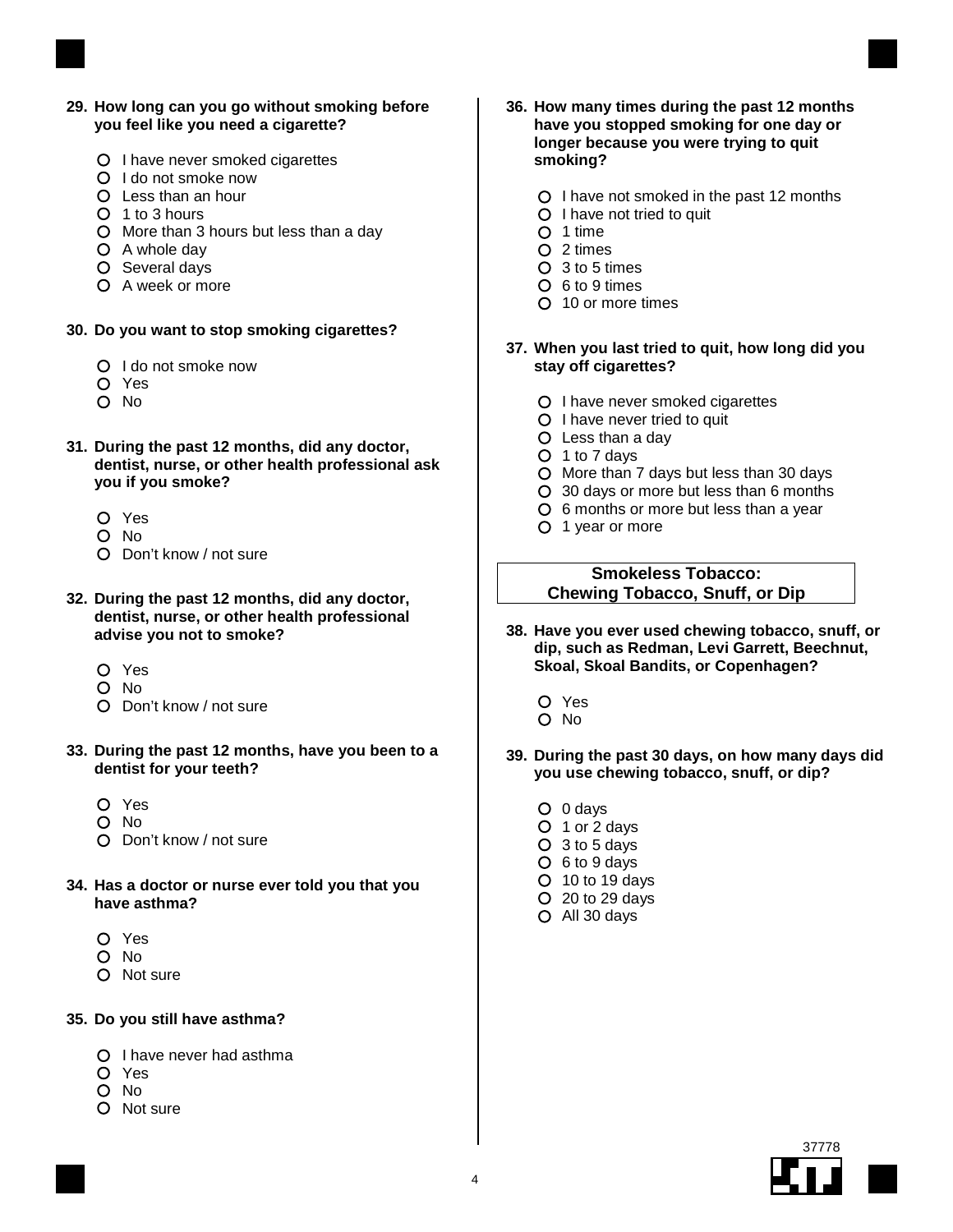

- **40. During the past 30 days, on how many days did you use chewing tobacco, snuff, or dip on school property?** 
	- 0 days
	- O 1 or 2 days
	- 3 to 5 days
	- 6 to 9 days
	- 10 to 19 days
	- 20 to 29 days
	- All 30 days

## **Betel Nut and Tobacco**

- **41. Have you ever chewed betel nut with tobacco?** 
	- Yes
	- O No
- **42. During the past 30 days, on how many days did you chew betel nut with tobacco?** 
	- 0 days
	- O 1 or 2 days
	- 3 to 5 days
	- 6 to 9 days
	- 10 to 19 days
	- 20 to 29 days
	- All 30 days

#### **Cigars**

- **43. Have you ever tried smoking cigars, cigarillos, or little cigars, even one or two puffs?** 
	- Yes
	- O No
- **44. During the past 30 days, on how many days did you smoke cigars, cigarillos, or little cigars?** 
	- 0 days
	- O 1 or 2 days
	- 3 to 5 days
	- 6 to 9 days
	- 10 to 19 days
	- $O$  20 to 29 days
	- All 30 days

#### **Pipes**

- **45. During the past 30 days, on how many days did you smoke tobacco in a pipe?** 
	- 0 days
	- O 1 or 2 days
	- 3 to 5 days
	- 6 to 9 days
	- 10 to 19 days
	- 20 to 29 days
	- All 30 days

**THE NEXT QUESTIONS ARE ABOUT BIDIS (OR "BEEDIES") AND KRETEKS (ALSO CALLED "CLOVE CIGARETTES"). BIDIS are small brown cigarettes from India consisting of tobacco wrapped in a leaf tied with a thread. KRETEKS are cigarettes containing tobacco and clove extract.** 

- **46. Have you ever tried smoking any of the following?** 
	- O Bidis
	- O Kreteks
	- O I have tried both bidis and kreteks
	- O I have never smoked bidis or kreteks

#### **47. During the past 30 days, on how many days did you smoke bidis?**

- 0 days
- O 1 or 2 days
- 3 to 5 days
- 6 to 9 days
- 10 to 19 days
- 20 to 29 days
- All 30 days

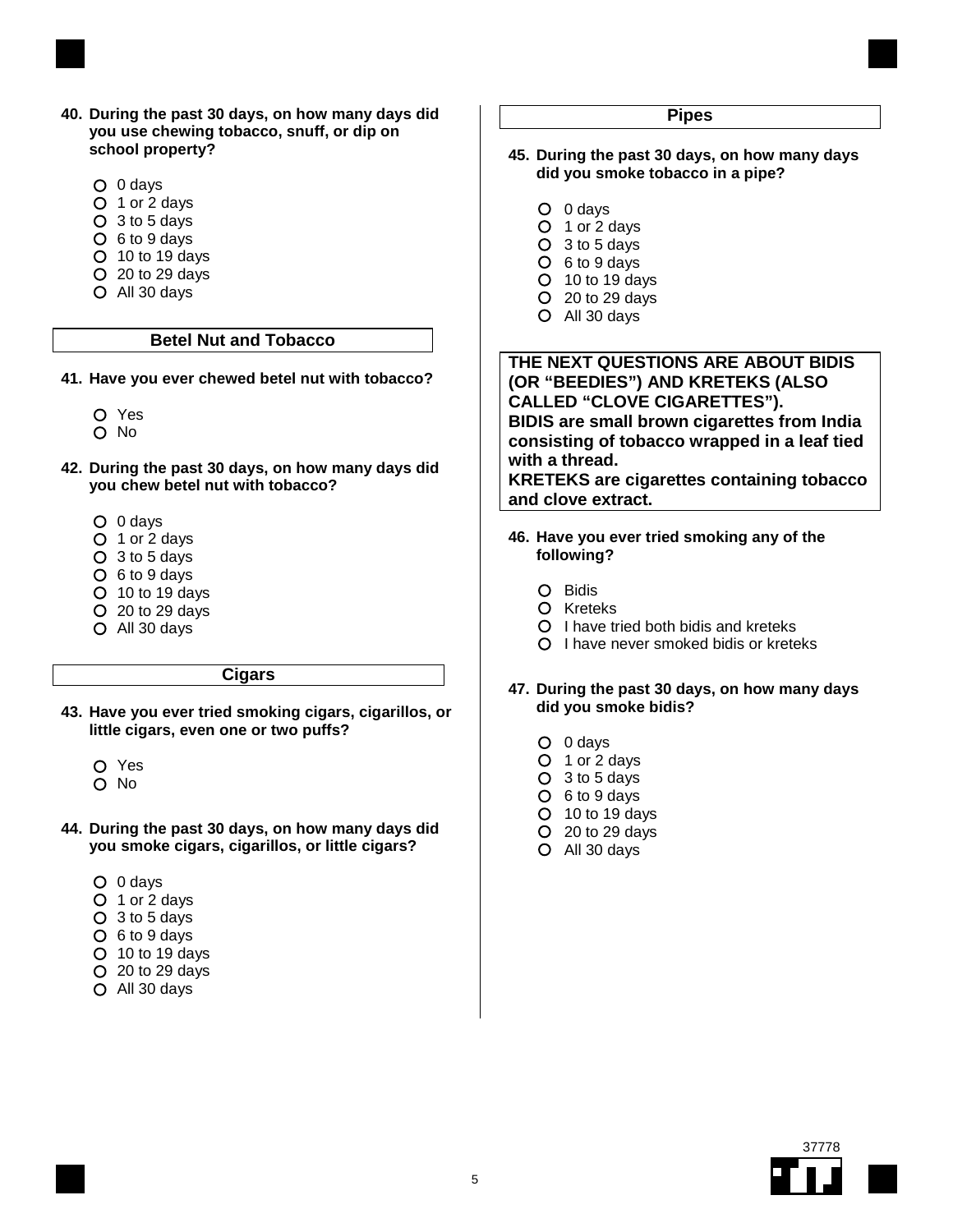# **THE NEXT QUESTION IS ABOUT OTHER TOBACCO PRODUCTS.**

- **48. Have you ever tried any of the following? (YOU CAN CHOOSE ONE ANSWER OR MORE THAN ONE)** 
	- E-cigarettes
	- O Hookah
	- O Orbs
	- O Sticks
	- O Strips
	- O Snus
	- O I have not tried any of the products listed above

## **THE NEXT QUESTIONS ASK ABOUT YOUR THOUGHTS ABOUT TOBACCO.**

## **49. Do you think that you will try a cigarette soon?**

- O I have already tried smoking cigarettes
- Yes
- O No

#### **50. Do you think you will smoke a cigarette at anytime during the next year?**

- O Definitely yes
- O Probably yes
- O Probably not
- O Definitely not

#### **51. If one of your best friends offered you a cigarette, would you smoke it?**

- O Definitely yes
- O Probably yes
- O Probably not
- O Definitely not
- **52. In the past 12 months, how often have your parents or guardians discussed the dangers of tobacco use with you?** 
	- O Never
	- O Rarely
	- Sometimes
	- O Often
	- Very often
- **53. Out of 100 students in Hawai'i, at your grade level, how many do you think smoke cigarettes?** 
	- 0−10
	- 11−20
	- 21−30
	- 31−40
	- 41−50
	- 51 or more

#### **54. Do you think young people who smoke cigarettes have more friends?**

- O Definitely yes
- O Probably yes
- O Probably not
- Definitely not
- **55. Do you think smoking cigarettes makes young people look cool or fit in?** 
	- O Definitely yes
	- O Probably yes
	- O Probably not
	- Definitely not
- **56. Have you ever participated in a program to help you quit using tobacco?** 
	- O I have never used tobacco
	- O Yes
	- O No

#### **57. How would you prefer getting information on smoking or tobacco use?**

- O In person
- O Over the telephone
- From written handouts or brochures
- $O$  On the internet
- **58. During this school year, were you taught in any of your classes about the dangers of tobacco use?** 
	- O Yes
	- O No
	- O Not sure

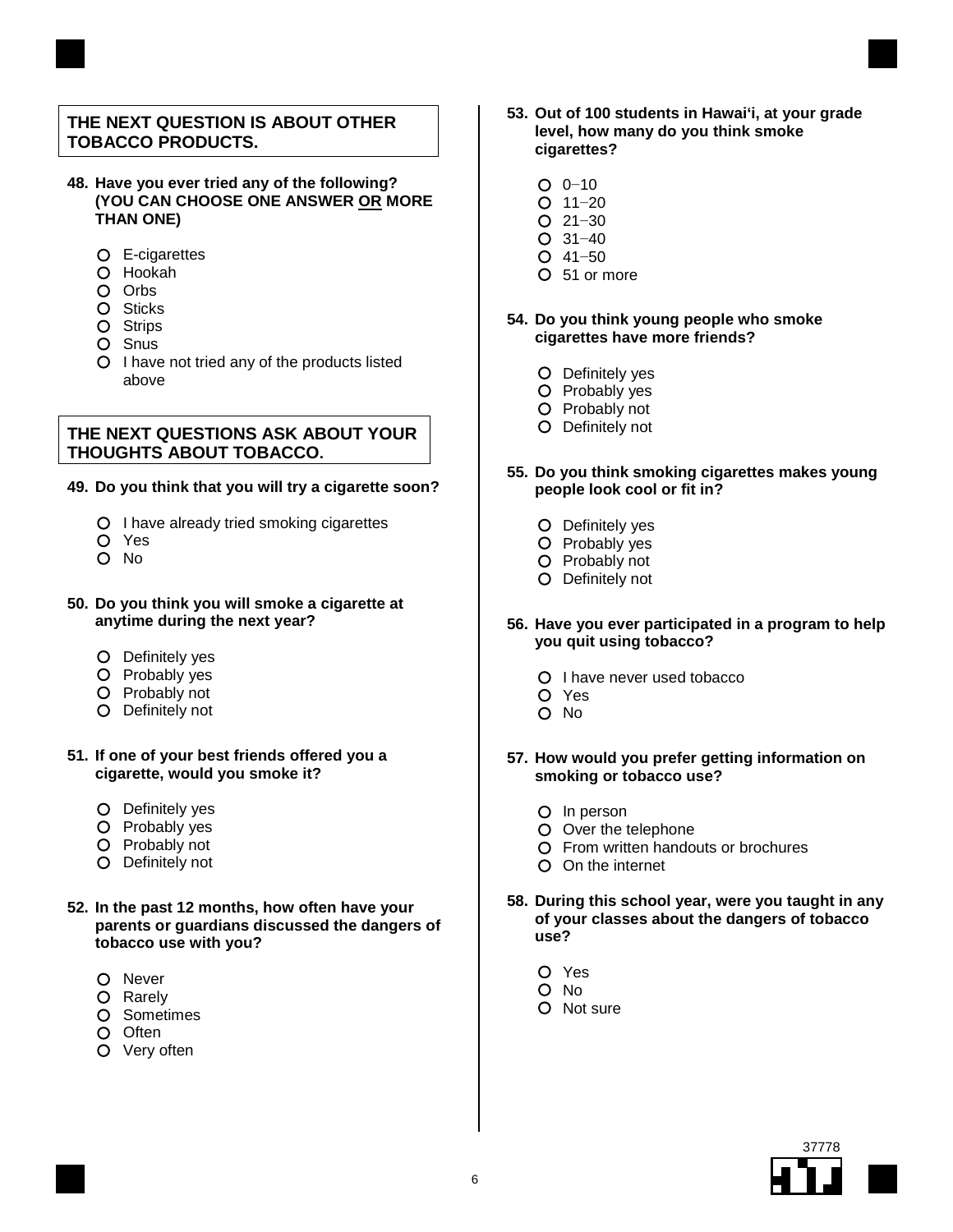

- **59. During this school year, did you practice ways to say NO to tobacco in any of your classes (for example by role-playing)?** 
	- Yes
	- O No
	- O Not sure

# **THE NEXT QUESTIONS ASK ABOUT EVENTS YOU MAY HAVE ATTENDED OR WHAT YOU HAVE SEEN ON TV, AT THE MOVIES, OR ON THE INTERNET.**

- **60. During the past 12 months, have you participated in any community activities to discourage people your age from using cigarettes, chewing tobacco, snuff, dip, or cigars?** 
	- O Yes
	- O No
	- O I did not know about any activities
- **61. Have you heard of REAL, Hawaii's Youth Against Tobacco?** 
	- O Yes
	- O No
	- O Not sure
- **62. Are you a member of REAL?** 
	- Yes
	- O No
	- O Not sure
- **63. During the past 30 days, have you seen or heard commercials on TV, the Internet, or on the radio about the dangers of cigarette smoking?** 
	- O Not in the past 30 days
	- 1−3 times in the past 30 days
	- 1−3 times per week
	- Daily or almost daily
	- O More than once a day
- **64. During the past 30 days, did you see or hear any anti-tobacco advertising on any of the following? (YOU CAN CHOOSE ONE ANSWER OR MORE THAN ONE)** 
	- Advertising on walls or on kiosks, shopping centers, or malls
	- TV ads
	- Radio ads
	- Aloha Stadium
	- O A bus
	- O Parking lots
	- On-screen ads in movie theaters
	- Print ads (e.g., Sassy, Honolulu Weekly)
- **65. When you watch TV or go to movies, how often do you see actors using tobacco?** 
	- O I don't watch TV or go to movies
	- $O$  Most of the time
	- Some of the time
	- O Hardly ever
	- O Never

# **THE NEXT QUESTIONS ARE ABOUT TOBACCO ADVERTISING**

- **66. During the past 30 days have you noticed any signs or advertising for cigarettes or other tobacco products at stores?** 
	- O Yes
	- O No
	- Don't know / not sure
- **67. Do you think that seeing advertising and tobacco product displays at stores makes it seem like smoking is more normal and acceptable than it is?** 
	- O Yes
	- $O$  No
	- O Don't know / not sure
- **68. Would you like to see less tobacco ads and tobacco product displays at stores in your community?** 
	- Yes
	- O No
	- Don't know / not sure

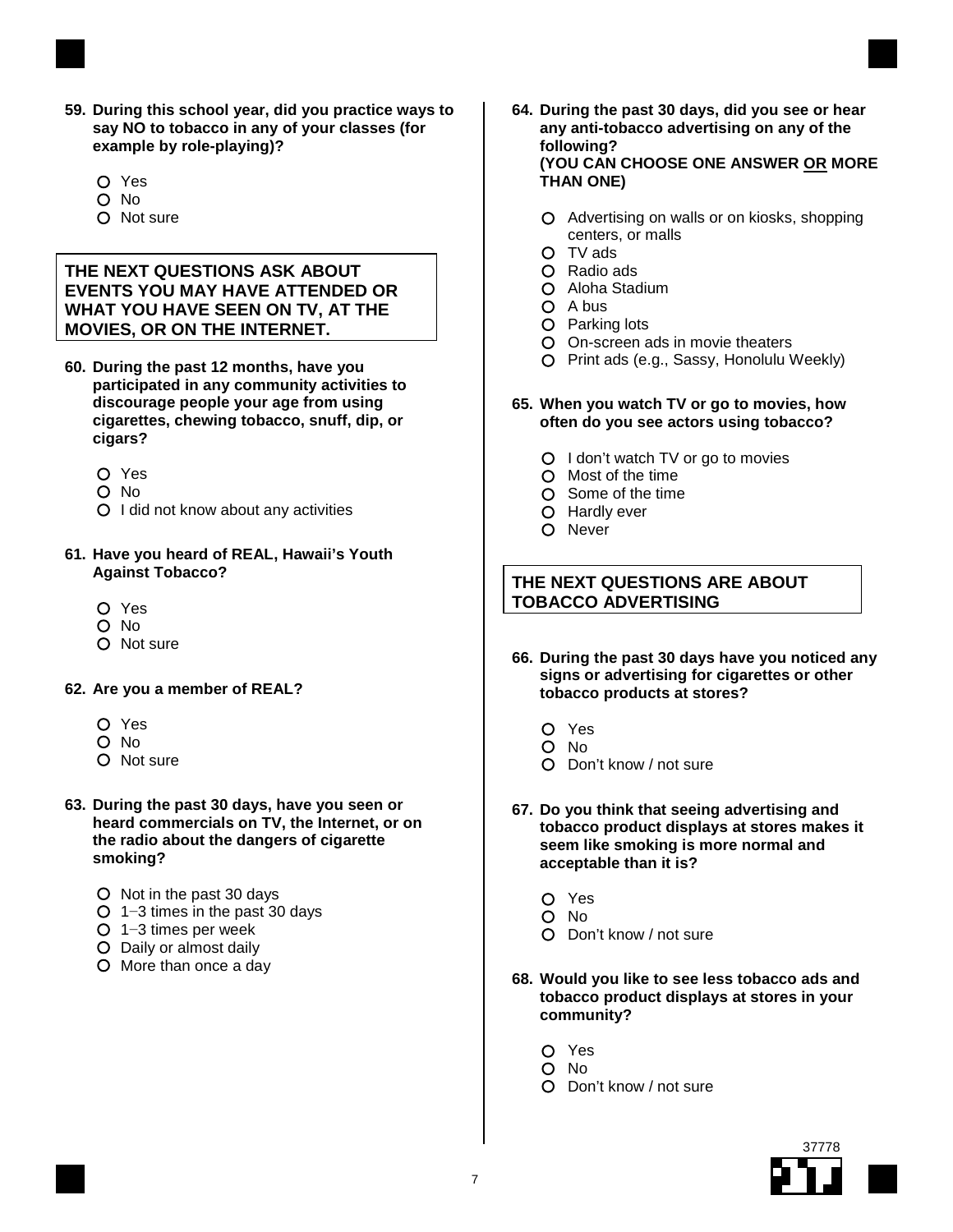## **SOME TOBACCO COMPANIES MAKE ITEMS LIKE SPORTS GEAR, T-SHIRTS, LIGHTERS, HATS, JACKETS, AND SUNGLASSES THAT PEOPLE CAN BUY OR RECEIVE FREE.**

- **69. When you go to a convenience store, Mom & Pop store, or gas station, how often do you see advertisements for cigarettes, chewing tobacco, or snuff on items like sporting gear, tshirts, hats, sunglasses, lighters, or ashtrays that have tobacco names or pictures on them?** 
	- O I never go to convenience stores, Mom & Pop stores, or gas stations
	- O A lot
	- O Sometimes
	- O Never
- **70. Would you ever use or wear something that has a tobacco company name or picture on it such as a lighter, t-shirt, hat, or sunglasses?** 
	- O Definitely yes
	- O Probably yes
	- O Probably not
	- O Definitely not

## **THE NEXT QUESTIONS ASK ABOUT YOUR EXPOSURE TO TOBACCO USE.**

- **71. During the past 7 days, on how many days were you in the same room with someone who was smoking cigarettes?** 
	- 0 days
	- O 1 or 2 days
	- 3 or 4 days
	- 5 or 6 days
	- O 7 days
- **72. Which of these best describes the rules about smoking inside the house where you live? Smoking is…** 
	- O Never allowed inside my home
	- Allowed only at some times or in some places
	- Always allowed inside my home
- **73. Which of the following best describes the rules about smoking inside the vehicle you drive or ride in the most? Smoking is…** 
	- O Never allowed inside the vehicle
	- O Sometimes allowed inside the vehicle
	- Always allowed inside the vehicle
- **74. During the past 7 days, on how many days did you ride in a car with someone who was smoking cigarettes?** 
	- 0 days
	- O 1 or 2 days
	- 3 or 4 days
	- 5 or 6 days
	- 7 days
- **75. What do you think employers should do about smoking in indoor areas in places where people work? Employer should…** 
	- O Never allow smoking in places where people work
	- Allow smoking only at some times or in some places
	- Always allow smoking in places where people work
- **76. Which of these best describes smoking where you work? Smoking is…** 
	- O I do not have a job
	- O Never allowed where I work
	- Allowed but only at some times or in some places
	- Always allowed where I work
- **77. On how many of the past 7 days did you breathe the smoke from someone who was smoking in the place where you work?** 
	- $O$  I do not have a job
	- O I have a job but did not work in the past 7 days
	- 0 days
	- 1 to 3 days
	- 4 to 6 days
	- all 7 days
- **78. Now think about indoor public places such as malls, movie theaters, clubs, or restaurants. Which of these best describes what you think about smoking in indoor public places? Smoking should…** 
	- O Never be allowed in indoor public places
	- O Be allowed in indoor public places but only at some times or in some areas
	- Always be allowed in indoor public places